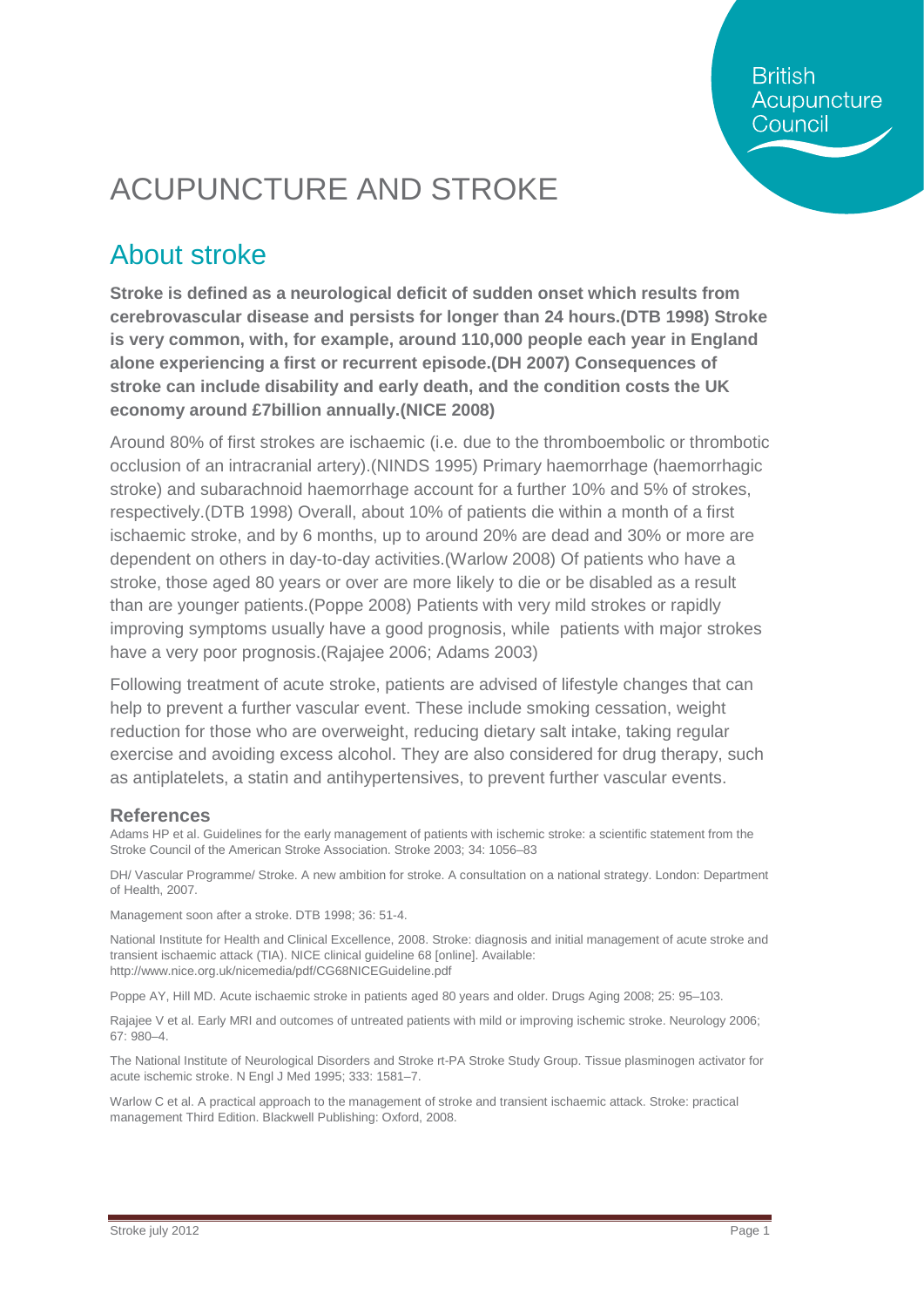#### How acupuncture can help

This Factsheet focuses on the evidence for acupuncture in the management of patients post-stroke, both acutely and for rehabilitation. Some other Factsheets may be relevant as they cover conditions commonly associated with stoke: acupuncture and hypertension, acupuncture and depression, acupuncture and chronic pain, and acupuncture and urinary incontinence.

There have been a large number of systematic reviews and randomised controlled trials looking at the effects of acupuncture in the management of acute stroke and for poststroke rehabilitation. Many of these have been conducted in China and are published in Chinese Journals (stroke is the most prevalent condition treated with acupuncture for in-patients at Chinese hospitals). The authors of an overview of evidence from systematic reviews and meta-analysis on the effectiveness, safety, and cost of acupuncture for stroke concluded that acupuncture treatment seems to be relatively safe, but that the evidence for the effectiveness of acupuncture was inconclusive, mainly due to poor methodological quality and small samples (Zhao 2012). In fact most of the individual systematic reviews have found acupuncture to be superior to conventional treatments, or to provide added value to them. This is particularly the case for post-stroke depression (Zhang 2012, Zhang 2009), aphasia (Pang 2010) and dysphagia (He 2009). For more general functional recovery the results are less clear-cut (Kong 2010, Lee 2010, Wu 2010, Gi 2009), primarily due to the inclusion of sham-controlled trial data. So-called sham interventions function more as an alternative form of acupuncture than as a placebo (Lundeberg 2011), which may lead to underestimation of the treatment effects. The Canadian review of Wu et al (2010) combines expert knowledge of acupuncture and research methodology with coverage of Chinese and Western databases for stroke recovery in general. It concluded that acupuncture may be effective for post-stroke rehabilitation. Two earlier Cochrane reviews found too little evidence to draw conclusions (Xie 2008, Wu 2006): updated versions that draw on Chinese as well as Western literature are awaited.

There have been many randomised controlled trials published in the last few years. All have found a positive effect with acupuncture (though not necessarily for all outcome measure) but the methodological shortcomings identified in the reviews largely still apply. Some examples are provided below for a wide range of post-stroke symptoms: functional recovery in general (Hsing 2012, Cheng 2010), motor function (Han 2011, Cheng 2011, Zhang 2010), cognition (Li W 2012), speech problems (Wang 2011), dysphagia (Xie 2011), shoulder pain (Li N 2012), urinary incontinence (Chu 2011), constipation (Xiao 2011), depression (Wu 2010), fatigue (Zhou 2010), and as a secondary preventive intervention for ischaemic cerebral apoplexy (Cheng 2010).

In general, acupuncture is believed to stimulate the nervous system and cause the release of neurochemical messenger molecules. The resulting biochemical changes influence the body's homeostatic mechanisms, thus promoting physical and emotional well-being.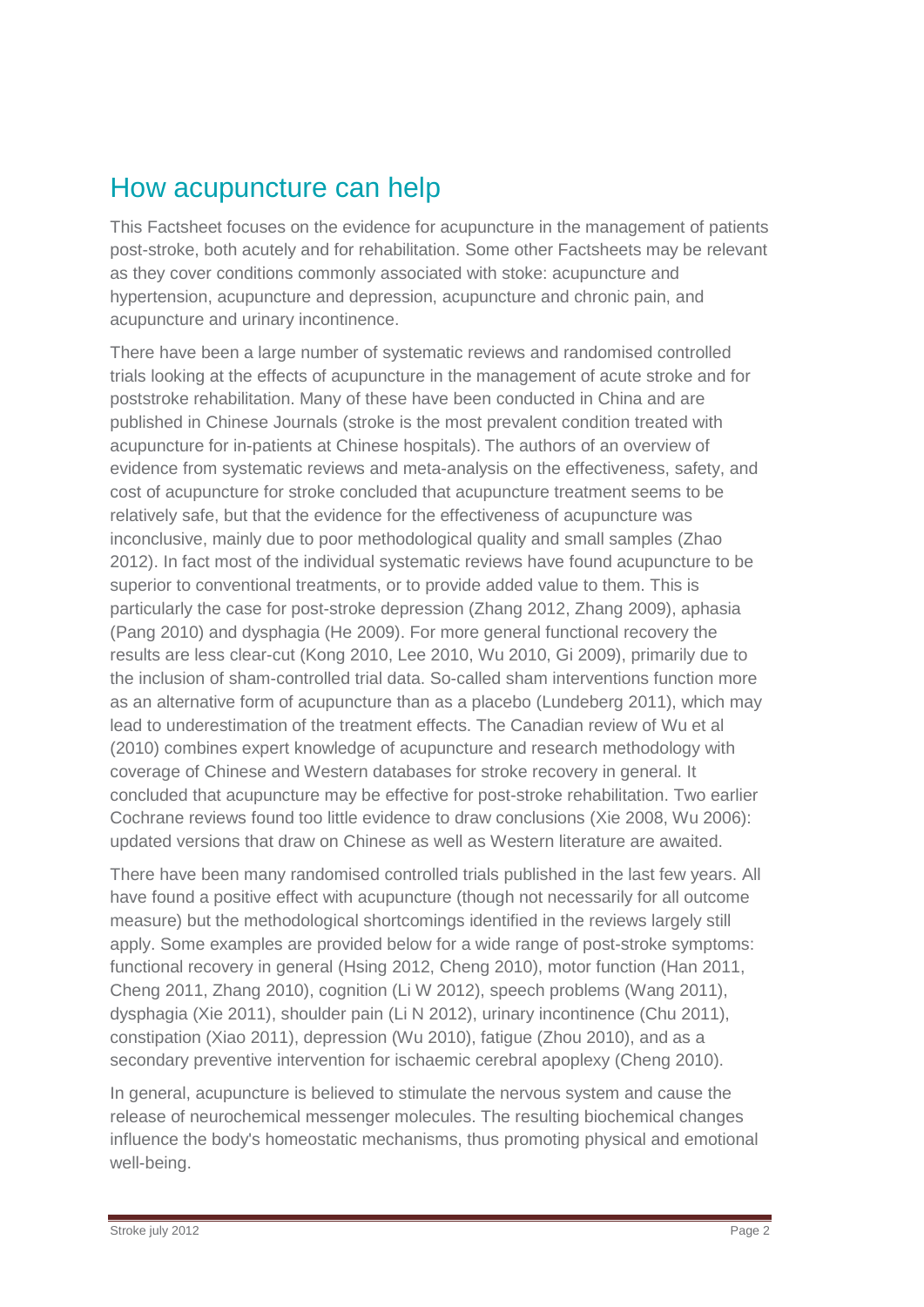There have been numerous physiological studies on acupuncture and stroke, largely from China; examples from the last three years are presented in the table below. They indicate multiple possible mechanisms by which acupuncture treatment may help in the management of stroke:

- Harnessing the anti-inflammatory effects of acetylcholine receptor activation (Wang 2012);
- Protecting the brain from ischaemic injury by increasing cerebral blood flow (Zhou 2011, Du 2011);
- Alleviate cerebral oedema after cerebral ischaemia (Zhang F2011);
- Preventing the impairment of cortical GABAergic neurons (Zhang 2011b);
- Regulating differential expression of multiple serum proteins involved in stroke, and enhancing muscle strength recovery (Pan 2011);
- increasing production of glyco-metabolic enzymes and hence improving post-stroke cognition (Zhao 2011);
- Improving motor cortical excitability, and facilitating motor function recovery after focal cerebral inschaemic injury (Lin 2010);
- Restoring the expression of  $Na(v)1.1$  and  $Na(v)1.6$  (sodium channel sub-unit genes that are down-regulated in cerebral ischaemia) thus reducing infarction volume and decreasing stroke damage (Ren 2010);
- Up-regulating bcl-2 , hence reducing the expression of caspase-3, one of the enzymes involved in programmed cell death in stroke (Chen 2009);
- Promoting neuroprotective effects against focal cerebral ischaemia (Kang 2010);
- Modulating brain glutamate release (excessive glutamate in the ischaemic zone is neurotoxic)) (Lee 2010);
- Increasing the production of endocannabinoid 2-arachidonylglycerol and N-arachidonoylethanolamine-anandamide, which elicits protective effects against transient cerebral ischaemia through CB1 receptors (Wang 2009);
- Acting on areas of the brain known to reduce sensitivity to pain and stress, as well as promoting relaxation and deactivating the 'analytical' brain, which is responsible for anxiety and worry (Hui 2010; Hui 2009);
- Increasing the release of adenosine, which has antinociceptive properties (Goldman 2010);
- Reducing inflammation, by promoting release of vascular and immunomodulatory factors (Kavoussi 2007).

[Lundeberg T](http://www.ncbi.nlm.nih.gov/pubmed?term=%22Lundeberg%20T%22%5BAuthor%5D) et al. Is Placebo Acupuncture What It is Intended to Be? [Evid Based Complement Alternat Med.](javascript:AL_get(this,%20) 2011;2011:932407

### About traditional acupuncture

Acupuncture is a tried and tested system of traditional medicine, which has been used in China and other eastern cultures for thousands of years to restore, promote and maintain good health. Its benefits are now widely acknowledged all over the world, and in the past decade traditional acupuncture has begun to feature more prominently in mainstream healthcare in the UK. In conjunction with needling, the practitioner may use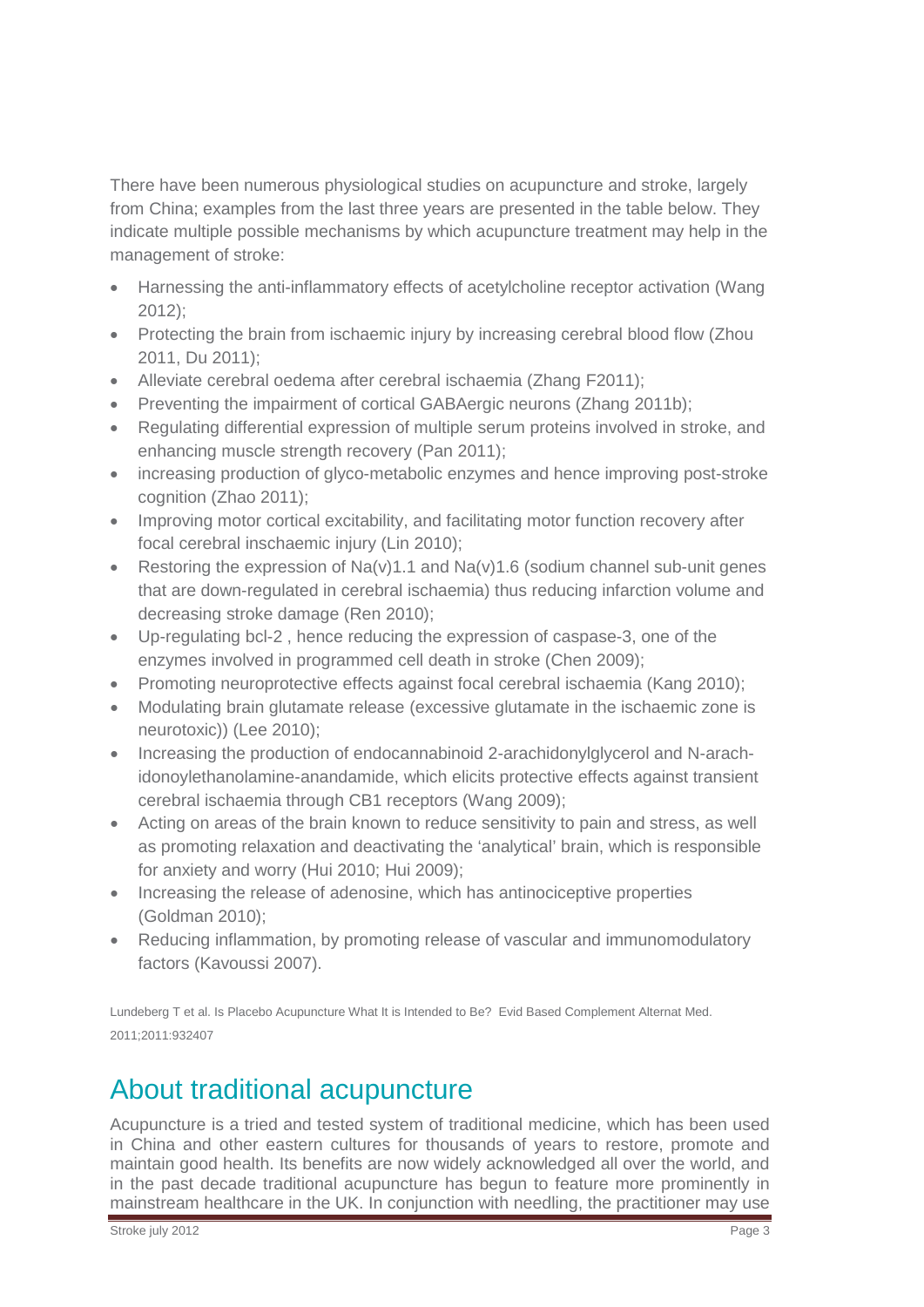techniques such as moxibustion, cupping, massage or electro-acupuncture. They may also suggest dietary or lifestyle changes.

Traditional acupuncture takes a holistic approach to health and regards illness as a sign that the body is out of balance. The exact pattern and degree of imbalance is unique to each individual. The traditional acupuncturist's skill lies in identifying the precise nature of the underlying disharmony and selecting the most effective treatment. The choice of acupuncture points will be specific to each patient's needs. Traditional acupuncture can also be used as a preventive measure to strengthen the constitution and promote general wellbeing.

An increasing weight of evidence from Western scientific research (see overleaf) is demonstrating the effectiveness of acupuncture for treating a wide variety of conditions. From a biomedical viewpoint, acupuncture is believed to stimulate the nervous system, influencing the production of the body's communication substances - hormones and neurotransmitters. The resulting biochemical changes activate the body's selfregulating homeostatic systems, stimulating its natural healing abilities and promoting physical and emotional wellbeing.

### About the British Acupuncture Council

With over 3000 members, the British Acupuncture Council (BAcC) is the UK's largest professional body for traditional acupuncturists. Membership of the BAcC guarantees excellence in training, safe practice and professional conduct. To find a qualified traditional acupuncturist, contact the BAcC on 020 8735 0400 or visit [www.acupuncture.org.uk](http://www.acupuncture.org.uk/)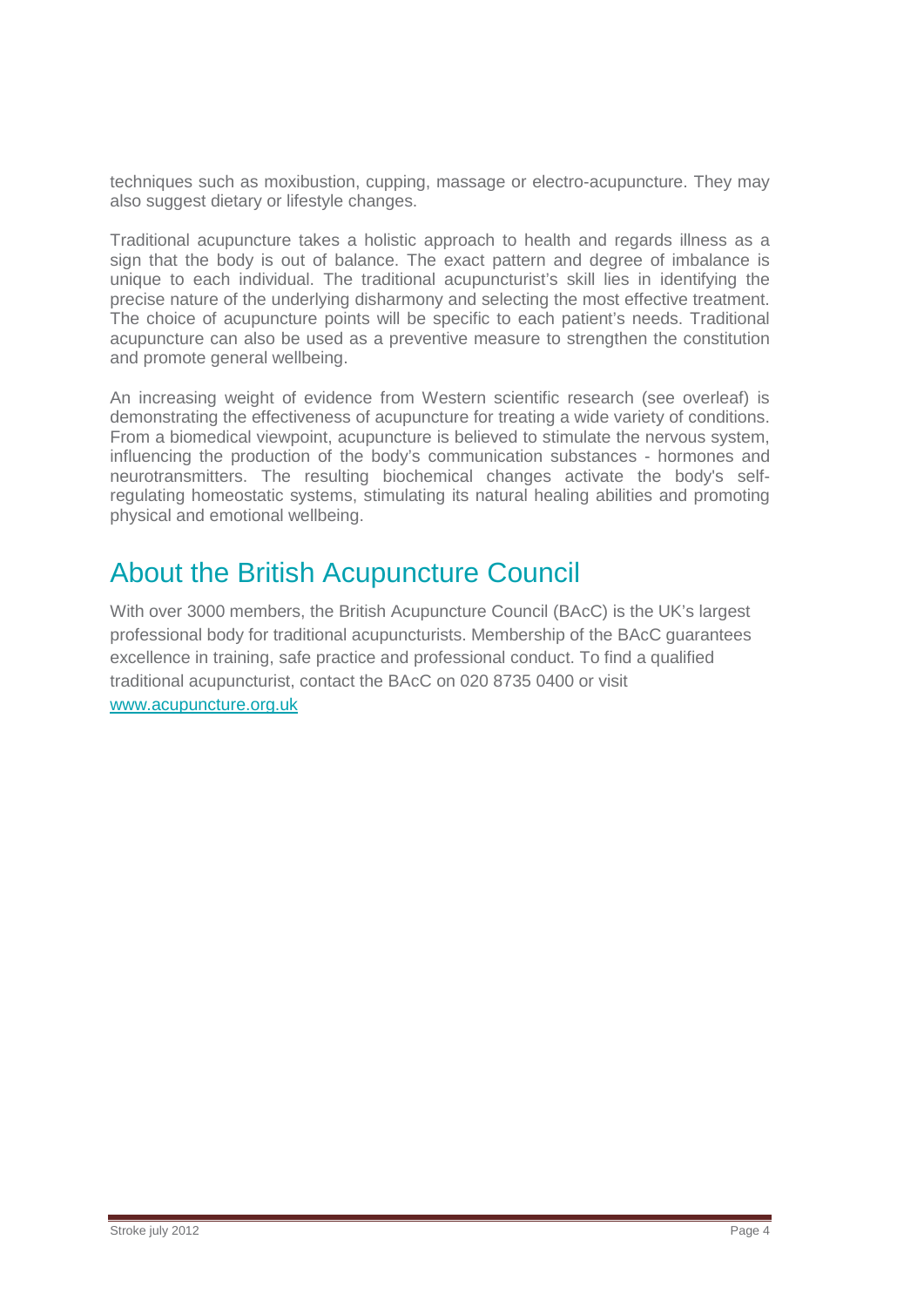# ACUPUNCTURE AND STROKE

## The evidence

| <b>Research</b>                                                                                                                                                           | <b>Conclusion</b>                                                                                                                                                                                                                                                                                                                                                                                                                                                                                                                                                                                                                                                                                                                                                                                                                                                                                                                                                                                          |
|---------------------------------------------------------------------------------------------------------------------------------------------------------------------------|------------------------------------------------------------------------------------------------------------------------------------------------------------------------------------------------------------------------------------------------------------------------------------------------------------------------------------------------------------------------------------------------------------------------------------------------------------------------------------------------------------------------------------------------------------------------------------------------------------------------------------------------------------------------------------------------------------------------------------------------------------------------------------------------------------------------------------------------------------------------------------------------------------------------------------------------------------------------------------------------------------|
| <b>Overview of systematic reviews</b>                                                                                                                                     |                                                                                                                                                                                                                                                                                                                                                                                                                                                                                                                                                                                                                                                                                                                                                                                                                                                                                                                                                                                                            |
| Zhao XF et al. Acupuncture for stroke:<br>evidence of effectiveness, safety, and<br>cost from systematic reviews. Top<br>Stroke Rehabil 2012;19(3):226-33.                | An overview of evidence from systematic reviews and meta-<br>analysis on the effectiveness, safety, and cost of acupuncture for<br>stroke. Nine articles were indentified: one focused on acute<br>stroke; one on subacute or chronic stroke; five on stroke (of<br>variable chronicity); and two addressed dysphagia after stroke.<br>There was a split among reviewers regarding the effectiveness<br>of acupuncture for stroke recovery. The most reliable evidence<br>showed that there was no clear benefit for stroke patients in<br>acute, subacute, or chronic stages. There was not a single<br>economic analysis of acupuncture for treatment of stroke. The<br>authors concluded that acupuncture treatment seems to be<br>relatively safe, but that the evidence for the effectiveness of<br>acupuncture for stroke was inconclusive, mainly due to poor<br>methodological quality and small samples.                                                                                          |
| <b>Systematic reviews</b>                                                                                                                                                 |                                                                                                                                                                                                                                                                                                                                                                                                                                                                                                                                                                                                                                                                                                                                                                                                                                                                                                                                                                                                            |
| Zhang GC et al. Meta analysis of the<br>curative effect of acupuncture on post-<br>stroke depression. J Tradit Chin Med<br>2012;32(1):6-11.                               | A systematic review that evaluated the curative effect of<br>acupuncture on post-stroke depression. Fifteen randomised<br>controlled trials involving a total of 1,096 patients were included.<br>Comparison of "effective" rate found no difference between the<br>acupuncture and western medicine groups (95% CI 0.63 to<br>$1.09$ ).                                                                                                                                                                                                                                                                                                                                                                                                                                                                                                                                                                                                                                                                   |
| Kong JC et al. Acupuncture for<br>functional recovery after stroke: a<br>systematic review of sham-controlled<br>randomized clinical trials. CMAJ<br>2010;182(16):1723-9. | A systematic review that assessed the efficacy of acupuncture<br>for functional recovery after stroke: this review included only<br>comparisons against sham acupuncture. Ten studies met the<br>inclusion criteria; seven were for acute and subacute stages<br>after stroke. A meta-analysis of the five studies that assessed<br>functionality did not show a significant difference in favour of<br>acupuncture, with high heterogeneity. No beneficial effects were<br>seen with acupuncture on activities of daily living at the end of<br>the intervention period (95% CI-0.18 to 0.32) or after follow-up<br>(95% CI-0.15 to 0.35). For the chronic stage after stroke, three<br>trials tested effects of acupuncture on function; all failed to show<br>favourable effects. The reviewers concluded that their meta-<br>analyses of data from rigorous randomised sham-controlled trials<br>did not show a positive effect of acupuncture as a treatment for<br>functional recovery after stroke. |
| Pang Y et al. Acupuncture therapy for<br>apoplectic aphasia: a systematic review.<br>[Article in Chinese]. Zhongguo Zhen Jiu<br>2010;30(7):612-6                          | A systematic review that assessed the therapeutic effect of<br>acupuncture for apoplectic aphasia. Eleven randomised<br>controlled trials involving a total of 756 patients were included.<br>Meta-analysis indicated that there was statistical difference<br>between acupuncture and language training groups on cured                                                                                                                                                                                                                                                                                                                                                                                                                                                                                                                                                                                                                                                                                   |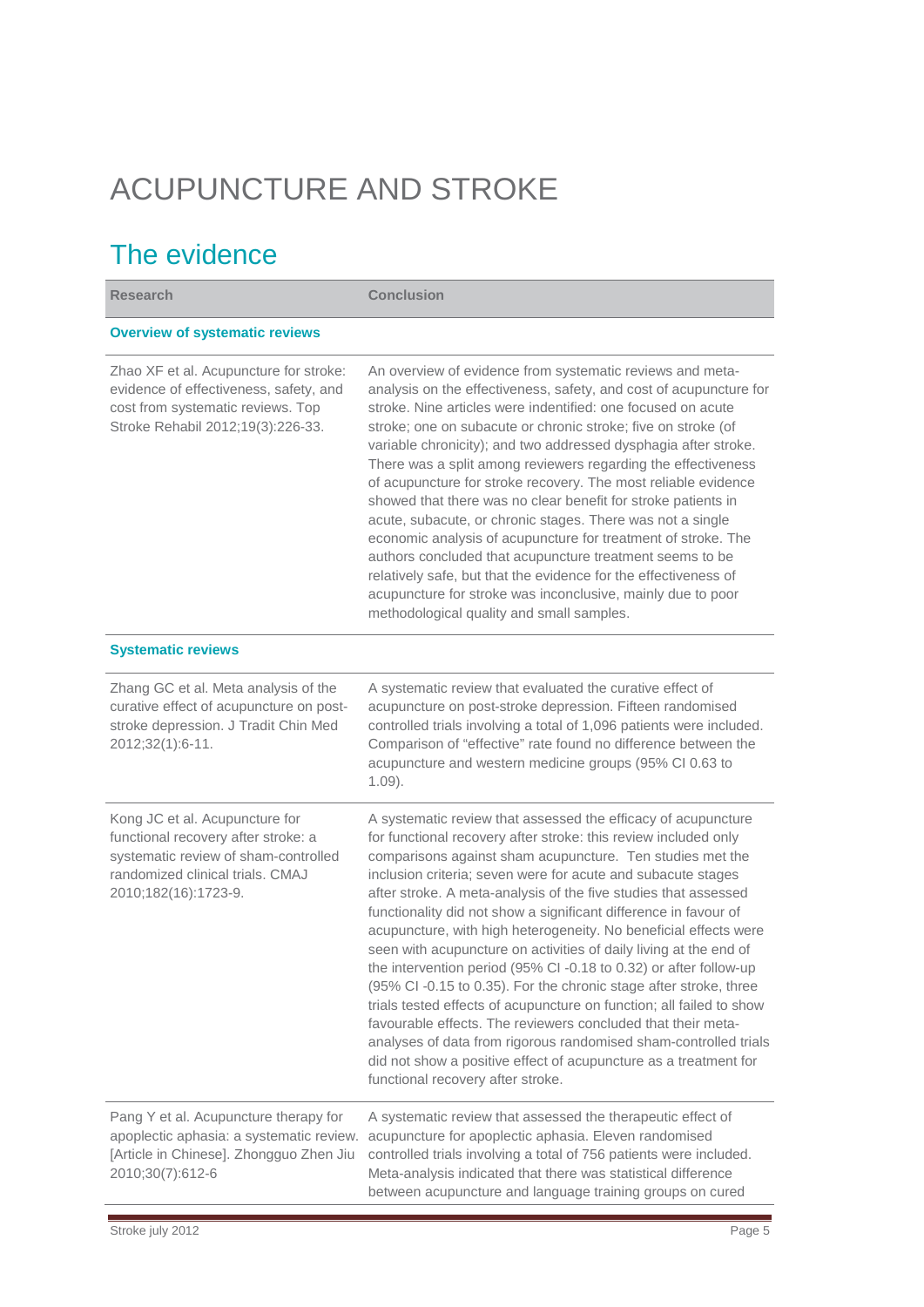|                                                                                                                                                                             | rate (95% CI 1.10 to 2.74) at the end of treatment. Moreover, the<br>acupuncture plus language training group was statistically<br>superior to the language training group alone in terms of cured<br>rate (95% Cl 1.81 to 5.01), language function score (95% Cl<br>7.86 to 13.21), oral expression (95% Cl 7.38 to 10.35). The<br>reviewers concluded that acupuncture (or acupuncture combined<br>with language training) is effective for apoplectic aphasia, but<br>more trials of higher methodological quality are needed.                                                                                                                                                                                                                                                                                               |
|-----------------------------------------------------------------------------------------------------------------------------------------------------------------------------|---------------------------------------------------------------------------------------------------------------------------------------------------------------------------------------------------------------------------------------------------------------------------------------------------------------------------------------------------------------------------------------------------------------------------------------------------------------------------------------------------------------------------------------------------------------------------------------------------------------------------------------------------------------------------------------------------------------------------------------------------------------------------------------------------------------------------------|
| Wu P et al. Acupuncture in poststroke<br>rehabilitation: a systematic review and<br>meta-analysis of randomized trials.<br>Stroke 2010;41(4):e171-9.                        | A systematic review that assessed the efficacy of acupuncture in<br>poststroke rehabilitation. Thirty-five randomised controlled trials<br>written in Chinese and 21 trials written in English were included.<br>The overall quality of the studies was "fair" and most studies<br>were small (median n=86; range, 16 to 241). The majority (80%)<br>of the studies reported a significant benefit from acupuncture;<br>however, there was some evidence of publication bias. Data was<br>pooled from 38 of the trials, yielding an odds ratio (OR) in favour<br>of acupuncture compared with controls (OR=4.33, 95% CI 3.09<br>to 6.08). The reviewers concluded that randomised clinical trials<br>demonstrate that acupuncture may be effective in the treatment<br>of poststroke rehabilitation.                            |
| Lee MS et al. Moxibustion for stroke<br>rehabilitation: systematic review. Stroke<br>2010;41(4):817-20.                                                                     | A systematic review that analysed the trial data on the<br>effectiveness of moxibustion for stroke rehabilitation. Nine<br>randomised clinical trials were included, three of which reported<br>favourable effects of moxibustion plus standard care on motor<br>function versus standard care alone (95% CI 0.37 to 1.08).<br>Three of the trials compared the effects of moxibustion on<br>activities of daily living alone but failed to show favourable<br>effects with the treatment. The reviewers concluded that<br>moxibustion has limited effectiveness as an adjunct to standard<br>care in stroke rehabilitation.                                                                                                                                                                                                    |
| Qi YZ et al. Systematic evaluation of<br>acupuncture for treatment of post-stroke<br>spastic Paralysis. [Article in Chinese].<br>Zhongguo Zhen Jiu 2009;29(8):683-8.        | A systematic evaluation that assessed acupuncture and<br>moxibustion for treatment of post-stroke spastic paralysis.<br>Fourteen randomised controlled trials (RCTs) or quasi-RCTs,<br>including a total of 978 patients were included. Meta-analysis of<br>nine trials found no significant difference between the treatment<br>groups and the control groups in four of the outcomes measures<br>whereas two other measures showed superior benefits with<br>acupuncture The reviewers concluded that a reliable conclusion<br>cannot be drawn from the present data because of the defects in<br>methodological quality and insufficient numbers of trials,<br>especially lacking in long-term outcomes, although there<br>appears a tendency for acupuncture to improve the conditions of<br>post-stroke spastic paralysis. |
| Zhang JB et al. Meta-analysis on<br>acupuncture for treatment of depression<br>in patients of Poststroke. [Article in<br>Chinese]. Zhongguo Zhen Jiu<br>2009;29(7):599-602. | A meta-analysis that assessed the therapeutic effect and the<br>safety of acupuncture for treatment of depression in patients<br>poststroke. Seventeen randomised controlled trials were<br>included. A significant difference in the therapeutic effect<br>between the acupuncture group and the medication group was<br>found. The reviewers concluded that the therapeutic effect of<br>acupuncture for treatment of the depression in patients of<br>poststroke is superior to medication and it is safe, but more large                                                                                                                                                                                                                                                                                                    |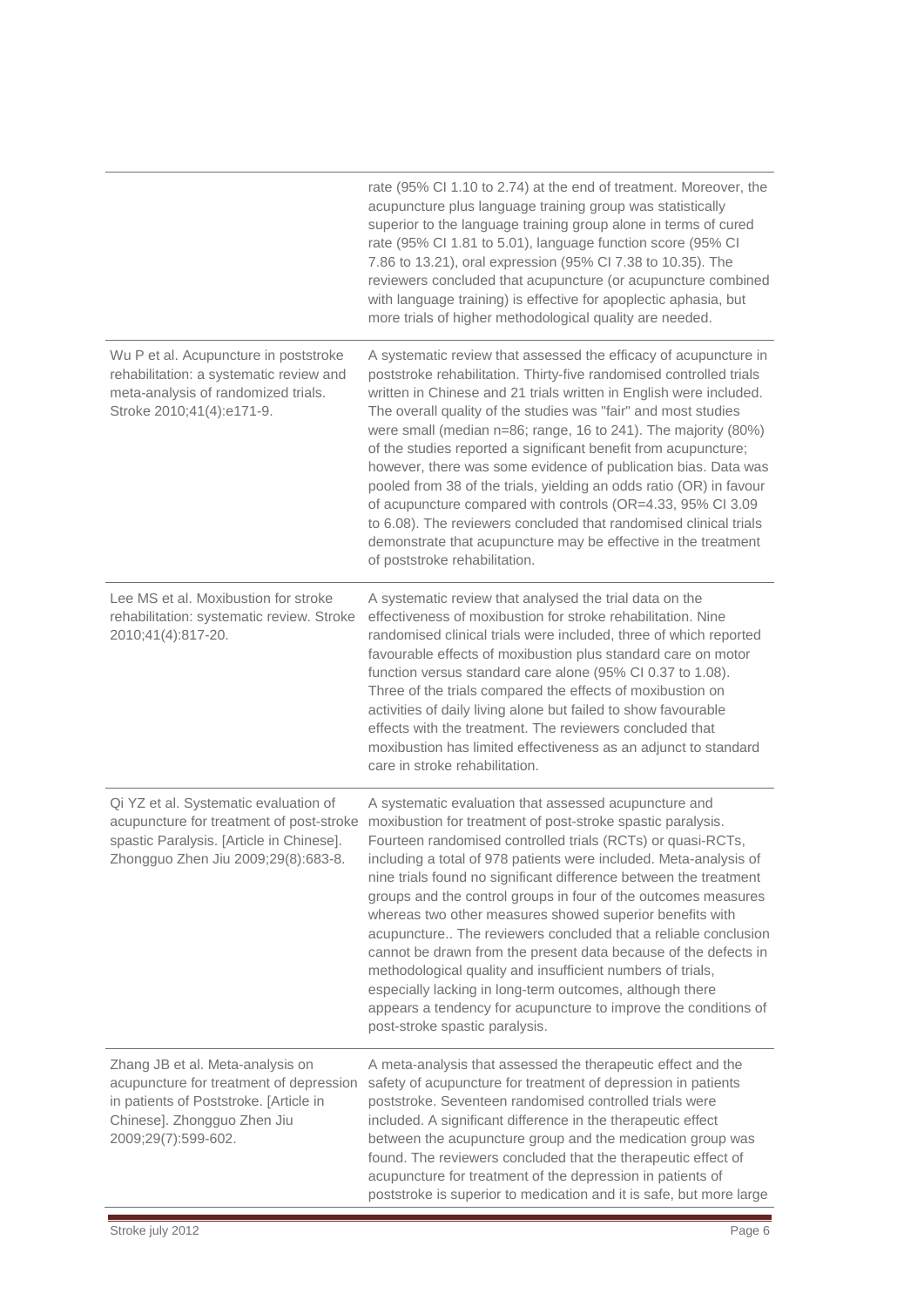|                                                                                                                                                                                  | trials are needed to verify this.                                                                                                                                                                                                                                                                                                                                                                                                                                                                                                                                                                                                                                                                                                                                                                                                                                                                                                                                                                                                                                                                                                                                                                                |
|----------------------------------------------------------------------------------------------------------------------------------------------------------------------------------|------------------------------------------------------------------------------------------------------------------------------------------------------------------------------------------------------------------------------------------------------------------------------------------------------------------------------------------------------------------------------------------------------------------------------------------------------------------------------------------------------------------------------------------------------------------------------------------------------------------------------------------------------------------------------------------------------------------------------------------------------------------------------------------------------------------------------------------------------------------------------------------------------------------------------------------------------------------------------------------------------------------------------------------------------------------------------------------------------------------------------------------------------------------------------------------------------------------|
| He J et al. Systematic assessment of<br>acupoint stimulating therapy for<br>deglutition disorders after apoplexy.<br>[Article in Chinese]. Zhongguo Zhen Jiu<br>2009;29(1):66-71 | A systematic assessment that evaluated the therapeutic effects<br>of acupuncture on deglutition disorders after apoplexy. Thirty<br>seven trials, involving a total of 3,697 patients, were included.<br>The effective rate of acupuncture on deglutition disorders after<br>apoplexy was better than that in the control group (95% CI 1.28<br>to 1.49), as was the cured rate (95% CI 2.15 to 3.04. The<br>reviewers concluded that the therapeutic effect of acupuncture<br>on deglutition disorders after apoplexy is better than that of the<br>control group, but that more randomised controlled trials with<br>good designs are needed to confirm this result.                                                                                                                                                                                                                                                                                                                                                                                                                                                                                                                                           |
| Xie Y et al. Acupuncture for dysphagia<br>in acute stroke. Cochrane Database<br>Syst Rev. 2008 Jul 16;(3):CD006076.                                                              | A Cochrane systematic review that compared the therapeutic<br>effect of acupuncture for dysphagia after acute stroke with<br>placebo, sham or no acupuncture intervention. Only one trial of<br>66 participants was included. The reviewers concluded that there<br>is not enough evidence to make any conclusion about the<br>therapeutic effect of acupuncture for dysphagia after acute<br>stroke.                                                                                                                                                                                                                                                                                                                                                                                                                                                                                                                                                                                                                                                                                                                                                                                                            |
| Wu HM et al. Acupuncture for stroke<br>rehabilitation. Cochrane Database Syst<br>Rev. 2006 Jul 19;(3):CD004131.                                                                  | A Cochrane systematic review that assessed the efficacy and<br>safety of acupuncture for patients with stroke in the subacute or<br>chronic stage. Five trials, involving a total of 368 patients, met<br>the inclusion criteria. Methodological quality was considered<br>inadequate in all trials. Although the overall estimate from four<br>trials suggested the odds of improvement in global neurological<br>deficit was higher in the acupuncture group compared with the<br>control group (odds ratio [OR] 6.55, 95% CI 1.89 to 22.76), this<br>estimate may not be reliable since there was substantial<br>heterogeneity. One trial showed no significant improvement of<br>motor function between the real acupuncture group and the<br>sham acupuncture group (OR 9.00, 95% CI 0.40 to 203.30), but<br>the confidence interval was wide and included clinically<br>significant effects in both directions. No data on death,<br>dependency, and institutional care, change of neurological deficit<br>score, quality of life or adverse events were available. The<br>reviewers concluded that, currently, there is no clear evidence<br>on the effects of acupuncture on subacute or chronic stroke. |

#### **Randomised controlled trials**

| Li N et al. Double-center randomized<br>controlled trial on post-stroke shoulder<br>pain treated by electroacupuncture<br>combined with Tuina. [Article in<br>Chinese]. Zhongguo Zhen Jiu<br>2012;32(2):101-5. | A randomised controlled trial that evaluated the clinical<br>therapeutic effect of electroacupuncture plus Tuina for post-<br>stroke shoulder pain compared with rehabilitation in 300<br>patients. After 6 weeks treatment and 12 weeks follow-up, the<br>three primary outcome measures (Assessment Face Scale<br>(AFS) score, Fugl-Meyer motor assessment of upper limbs<br>active function and modified Rankin Scale (mRS)) had improved<br>more in the acupuncture plus Tuina group than in the<br>rehabilitation group ( $p<0.05$ , $p<0.01$ ). However, the clinical<br>incidences of shoulder-hand syndrome of hemiplegia and<br>shoulder joint subluxation of hemiplegia were similar in the two |
|----------------------------------------------------------------------------------------------------------------------------------------------------------------------------------------------------------------|-----------------------------------------------------------------------------------------------------------------------------------------------------------------------------------------------------------------------------------------------------------------------------------------------------------------------------------------------------------------------------------------------------------------------------------------------------------------------------------------------------------------------------------------------------------------------------------------------------------------------------------------------------------------------------------------------------------|
|                                                                                                                                                                                                                | groups. The researchers concluded that electroacupuncture plus<br>Tuina has a beneficial therapeutic effect for post-stroke shoulder                                                                                                                                                                                                                                                                                                                                                                                                                                                                                                                                                                      |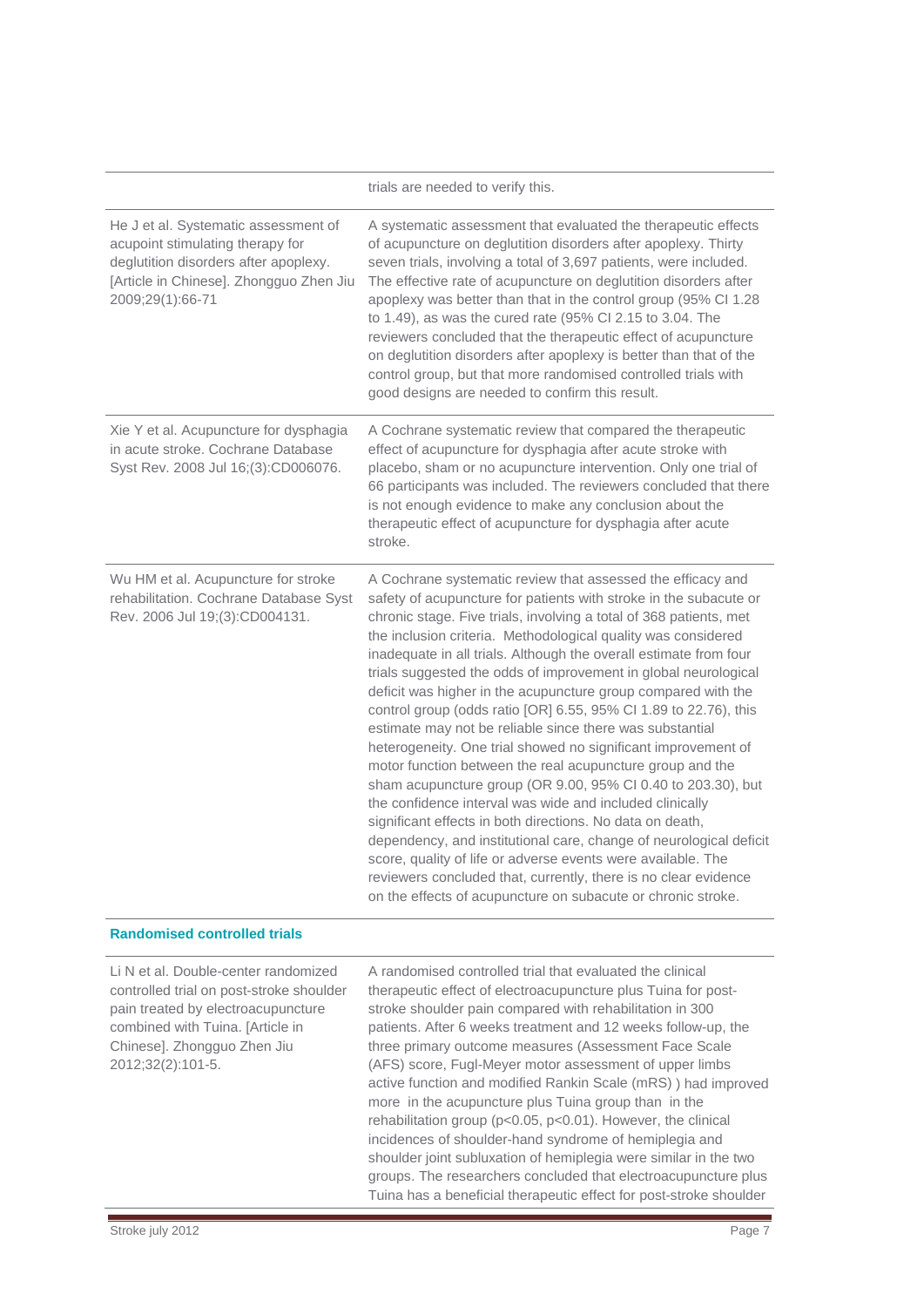|                                                                                                                                                                                                                      | pain, and that it is more effective than comprehensive<br>rehabilitation treatment.                                                                                                                                                                                                                                                                                                                                                                                                                                                                                                                                                                                                                                                                                                                                                                                                                                                                                                                                                  |
|----------------------------------------------------------------------------------------------------------------------------------------------------------------------------------------------------------------------|--------------------------------------------------------------------------------------------------------------------------------------------------------------------------------------------------------------------------------------------------------------------------------------------------------------------------------------------------------------------------------------------------------------------------------------------------------------------------------------------------------------------------------------------------------------------------------------------------------------------------------------------------------------------------------------------------------------------------------------------------------------------------------------------------------------------------------------------------------------------------------------------------------------------------------------------------------------------------------------------------------------------------------------|
| Hsing WT et al. Clinical effects of scalp<br>electrical acupuncture in stroke: a<br>sham-controlled randomized clinical<br>trial. J Altern Complement Med<br>2012;18(4):341-6.                                       | A randomized controlled trial that evaluated the efficacy of<br>subcutaneous electrical stimulation of the scalp compared with<br>sham treatment in spontaneous functional recovery of 62<br>patients with chronic post-ischaemic stroke symptoms. Results<br>showed that there was a significant difference in functional<br>improvement between the sham and active groups in terms of<br>the National Institutes of Health Stroke Scale (NIHSS) scale, in<br>favour of acupuncture. Also, the acupuncture group had greater<br>functional improvement. There were no differences between the<br>two groups in terms of two functional scales (Rankin and<br>Barthel). The researchers concluded that their results support<br>further testing of scalp electrical acupuncture for the treatment of<br>stroke.                                                                                                                                                                                                                     |
| Li W et al. Observation on therapeutic<br>effect of acupuncture combined with<br>medicine on mild cognition disorders in<br>patients with post-stroke. [Article in<br>Chinese]. Zhongguo Zhen Jiu<br>2012;32(1):3-7. | A randomised controlled trial that explored the curative effect<br>and safety of acupuncture plus medication compared with<br>medication alone for mild cognitive disorders after stroke. The<br>total effective rate in the combined treatment group was 66.7%<br>(32/48), compared with 30.4% (14/46) for medication alone (p<br>0.05). The scores of Mini-Mental State Examination, modified<br>Hasegawa Dementia Scale and Barthel Index after treatment<br>were improved in both groups (all p<0.01), with the<br>improvements being greater in the combined treatment group (all<br>p<0.05). There were no adverse events reported with either<br>treatment. The researchers concluded that acupuncture can<br>improve activities of daily living and has significant effect in<br>treating mild cognition disorders after stroke without adverse<br>reactions.                                                                                                                                                                |
| Chu JM et al. Randomized controlled<br>clinical trials for electroacupuncture<br>treatment of urinary incontinence in<br>stroke patients. [Article in Chinese].<br>Zhen Ci Yan Jiu 2011;36(6):428-32.                | A randomised controlled trial that looked at the clinical efficacy of<br>electroacupuncture (EA) for post-stroke urinary incontinence in<br>patients. A total of 111 stroke in-patients with urinary<br>incontinence were randomly divided into an EA group and a<br>control group (treated with conventional medicine, such as a<br>calcium channel blocker, an angiotensin-converting enzyme<br>inhibitor, an angiotensin II receptor antagonist, or a<br>thrombolytic). After treatment, the severity of urinary<br>incontinence and symptom scores in both control and EA groups<br>were decreased significantly compared with pre-treatment<br>(p<0.01). The therapeutic effect of EA was greater than that of<br>the control intervention ( $p<0.01$ ). In addition, the infection rate in<br>the EA group was lower than in the control group ( $p < 0.05$ ). The<br>researchers concluded that EA can lower the severity of urinary<br>incontinence and improve clinical symptoms of micturition in<br>patients post-stroke. |
| Xie Y et al. Effect of acupuncture on<br>dysphagia of convalescent stroke<br>patients. [Article in Chinese]. Zhongguo<br>Zhong Xi Yi Jie He Za Zhi<br>2011;31(6):736-40.                                             | A randomised controlled trial that assessed the therapeutic effect<br>of acupuncture on dysphagia in 148 patients post-stroke<br>compared with routine rehabilitation training. The recovery rate,<br>assessed by a water drinking test, in the acupuncture group was<br>better than that in the control group (p<0.05). There was no<br>statistically significant difference in the pulmonary infection rate                                                                                                                                                                                                                                                                                                                                                                                                                                                                                                                                                                                                                        |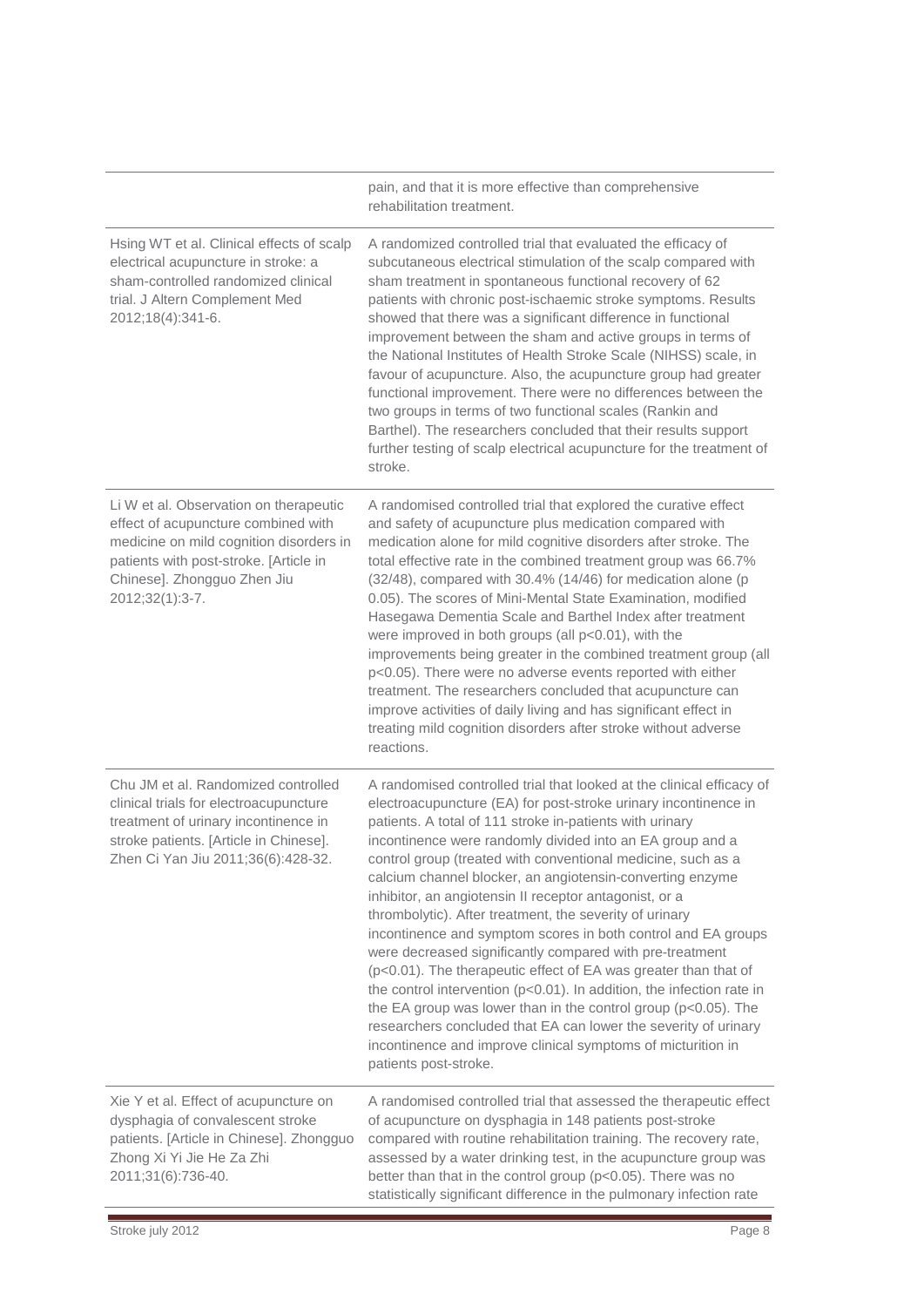|                                                                                                                                                                                                                                                      | and mortality between the two groups (p>0.05). No adverse<br>reaction occurred in the acupuncture group. The researchers<br>concluded that acupuncture for dysphagia poststroke was better<br>than routine rehabilitation training, and was safe and well-<br>tolerated.                                                                                                                                                                                                                                                                                                                                                                                                                                                                                                                                                                                                                                                                                                                                                                                                                                                                                                                                                                                                                             |
|------------------------------------------------------------------------------------------------------------------------------------------------------------------------------------------------------------------------------------------------------|------------------------------------------------------------------------------------------------------------------------------------------------------------------------------------------------------------------------------------------------------------------------------------------------------------------------------------------------------------------------------------------------------------------------------------------------------------------------------------------------------------------------------------------------------------------------------------------------------------------------------------------------------------------------------------------------------------------------------------------------------------------------------------------------------------------------------------------------------------------------------------------------------------------------------------------------------------------------------------------------------------------------------------------------------------------------------------------------------------------------------------------------------------------------------------------------------------------------------------------------------------------------------------------------------|
| Han DX et al. Evaluation on efficacy of<br>Jin's "Sanzhen" therapy combined with<br>rehabilitation training for hemiplegia of<br>stroke patients by Fugl-Meyer scale.<br>[Article in Chinese]. Zhen Ci Yan Jiu<br>2011 Jun;36(3):209-14.             | A randomised controlled trial that assessed the therapeutic effect<br>of acupuncture combined with rehabilitation training on limb-<br>motor function of 254 patients post-. The total effective rates<br>were 93.1% for acupuncture plus rehabilitation, 89.2% for<br>acupuncture alone and 89.3% for rehabilitation alone. The<br>neurological deficit score (of the combination group was<br>significantly lower than that of the rehabilitation group (p<0.05).<br>The Fugl-Meyer assessment score for extremity motor function<br>in the combination group was higher than that in the acupuncture<br>and rehabilitation groups (p<0.05). No significant differences<br>were found between the acupuncture and rehabilitation groups.<br>The researchers concluded that acupuncture therapy combined<br>with rehabilitation training can significantly improve the limb<br>motor function of patients with hemiplegia post-stroke.                                                                                                                                                                                                                                                                                                                                                              |
| Zhang HM, Tang Q. Rehabilitation<br>evaluation on post-stroke abnormal<br>movement pattern prevented and<br>treated with acupuncture and<br>rehabilitation. [Article in Chinese].<br>Zhongguo Zhen Jiu 2011;31(6):487-92.                            | A randomised controlled trial that explored the impacts of<br>acupuncture and rehabilitation on post-stroke abnormal patterns<br>of limb movement in 90 patients. There were three treatment<br>groups - acupuncture-rehabilitation, body acupuncture and<br>medication. The effective rate was 93.1% (27/29) in acupuncture<br>plus rehabilitation group, which was superior to 66.7% (20/30) in<br>body acupuncture group and 57.1% (16/28) in control group<br>(both p<0.01) separately. After treatment, the Fugl-Meyer score,<br>Modified Ashworth scale (MAS), range of motion (ROM) of the<br>lower limbs and shoulder joint and shoulder pain score (except<br>medication group) were all improved compared with those before<br>treatment in each group (all p<0.01). The improvements in Fugl-<br>Meyer score, MAS, ROM of the upper limbs and shoulder pain<br>score in the combined group were significantly superior to those<br>in the other two groups ( $p<0.05$ ; $p<0.01$ ). The researchers<br>concluded that acupuncture plus rehabilitation therapy and<br>traditional body acupuncture both improve post-stroke<br>movement disorder, but the combination therapy appears to be<br>superior. This therapy can effectively prevent and treat post-<br>stroke abnormal patterns. |
| Wang L et al. Post-stroke speech<br>disorder treated with acupuncture and<br>psychological intervention combined<br>with rehabilitation training: a<br>randomized controlled trial. [Article in<br>Chinese]. Zhongguo Zhen Jiu<br>2011b;31(6):481-6. | A randomised controlled trial that assessed the clinical efficacy<br>of acupuncture plus speech rehabilitation in 120 patients with<br>post-stroke speech disorder. Patients were allocated to one of<br>three groups: speech rehabilitation (control group); speech<br>rehabilitation plus acupuncture group (observation group 1); or<br>speech rehabilitation plus acupuncture combined with<br>psychotherapy group (observation group 2). After 21 days of<br>treatment, the total effective rate was similar with all three<br>interventions - 92.5% in observation group 1, 97.5% in<br>observation group 2 and 87.5% in the control group. However,<br>the markedly effective rate was greater (50.0%) in observation<br>group 2 than observation group 1 (15.0%; p<0.01) and the<br>control group (2.5%; p<0.001). Oral expression, listening                                                                                                                                                                                                                                                                                                                                                                                                                                                |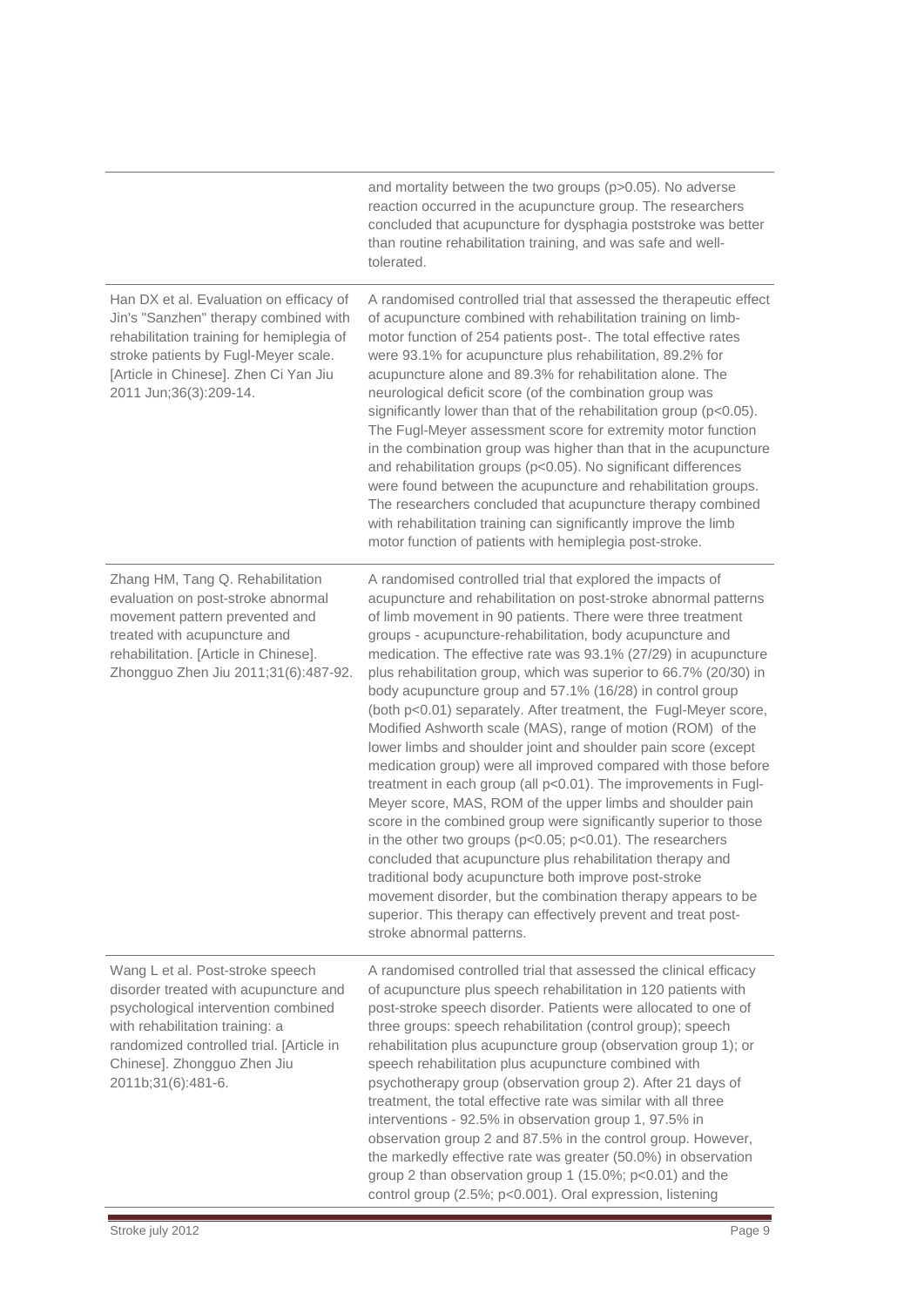|                                                                                                                                                                                                                                                    | comprehension, and reading and writing ability improved in all 3<br>groups, but more so in group 2 (p<0.01 and p<0.001,<br>respectively). The researchers concluded that acupuncture and<br>psychological intervention combined with rehabilitation training is<br>an effective treatment for post-stroke speech disorder.                                                                                                                                                                                                                                                                                                                                                                                                                                                                                                                                                             |
|----------------------------------------------------------------------------------------------------------------------------------------------------------------------------------------------------------------------------------------------------|----------------------------------------------------------------------------------------------------------------------------------------------------------------------------------------------------------------------------------------------------------------------------------------------------------------------------------------------------------------------------------------------------------------------------------------------------------------------------------------------------------------------------------------------------------------------------------------------------------------------------------------------------------------------------------------------------------------------------------------------------------------------------------------------------------------------------------------------------------------------------------------|
| Xiao L et al. Clinical observation of<br>integrated acupuncture and herbal<br>medicine for constipation of excess fu<br>syndrome due to phlegm heat in acute<br>cerebral infarction. [Article in Chinese].<br>Zhongguo Zhen Jiu. 2011;31(5):400-4. | A randomised controlled trial that looked at the optimal therapy<br>for constipation after acute cerebral infarction in 160 patients.<br>Patients were allocated to acupuncture plus Chinese herbal<br>medicine, Chinese herbal medicine alone, acupuncture alone or<br>glycerine enemas. After 21 days treatment, the total effective<br>rate was 92.5% in the acupuncture plus herbal medicine group,<br>82.5% in the Chinese herbal medicine group. 80.5% in the<br>acupuncture group and 67.5% in the glycerine enema group (all<br>p<0.01 compared with the combined treatment group). The<br>researchers concluded that acupuncture plus Chinese herbal<br>medicine is an effective treatment for constipation after acute<br>cerebral infarction.                                                                                                                               |
| Cheng XK et al. Post-stroke hand<br>dysfunction treated with acupuncture at<br>Zhongzhu (TE 3) and Waiguan (TE 5).<br>[Article in Chinese]. Zhongguo Zhen Jiu<br>2011;31(2):117-20.                                                                | A randomised controlled trial that compared the curative effects<br>of acupuncture on post-stroke hand dysfunction in 60 patients<br>with a control group. Routine medicine, physical therapy,<br>occupational therapy and other rehabilitation trainings were<br>given to both groups. After treatment, the scores of hand<br>function, walking ability, activities of daily living (ADL) and the<br>National Institutes of Health Stroke Scale (NIHSS) were<br>improved in both groups (all p<0.01), and the hand function,<br>walking ability and ADL in acupuncture group were superior to<br>those in control group (all p<0.05). The researcher concluded<br>that routine medicine and rehabilitation training combined with<br>acupuncture improves hand dysfunction after stroke, enhances<br>the abilities of walking and daily living, and increases the<br>curative effect. |
| Zhou Y et al. Clinical observation on the<br>therapeutic effect of electroacupuncture<br>combined with cupping on post-stroke<br>fatigue. [Article in Chinese]. Zhen Ci<br>Yan Jiu. 2010;35(5):380-3.                                              | A randomised controlled trial that assessed the therapeutic effect<br>of electroacupuncture (EA) combined with cupping on post-<br>stroke fatigue. A total of 128 patients were allocated to EA plus<br>cupping or medication (vitamin E, magnesium gluconate,<br>sertraline). After the treatment, the energy scores of Stroke<br>Specific Quality of Life Scale (SS-QOL) of both the EA plus<br>cupping and medication groups were increased significantly<br>compared with baseline (p<0.05), and were higher in the EA plus<br>cupping group (p<0.05). The effective rate of EA plus cupping<br>was also higher than that of medication group (p<0.01). The<br>researchers concluded that EA plus cupping can effectively<br>relieve post-stroke fatigue and its therapeutic effect is greater<br>than that of medication.                                                         |
| Wu JP. Clinical observation on<br>acupuncture treatment of 150 cases of<br>post-stroke depression according to<br>syndrome differentiation. [Article in<br>Chinese]. Zhen Ci Yan Jiu.<br>2010;35(4):303-6.                                         | A randomised controlled trial that looked at the clinical<br>therapeutic effect of acupuncture in the treatment of post-stroke<br>depression (PSD) in 300 patients compared with fluoxetine. After<br>treatment, the scores of Hamilton's depression scale (HAMD) in<br>both groups had decreased significantly (p<0.05), and more so<br>with acupuncture ( $p < 0.05$ ). The researchers concluded that                                                                                                                                                                                                                                                                                                                                                                                                                                                                               |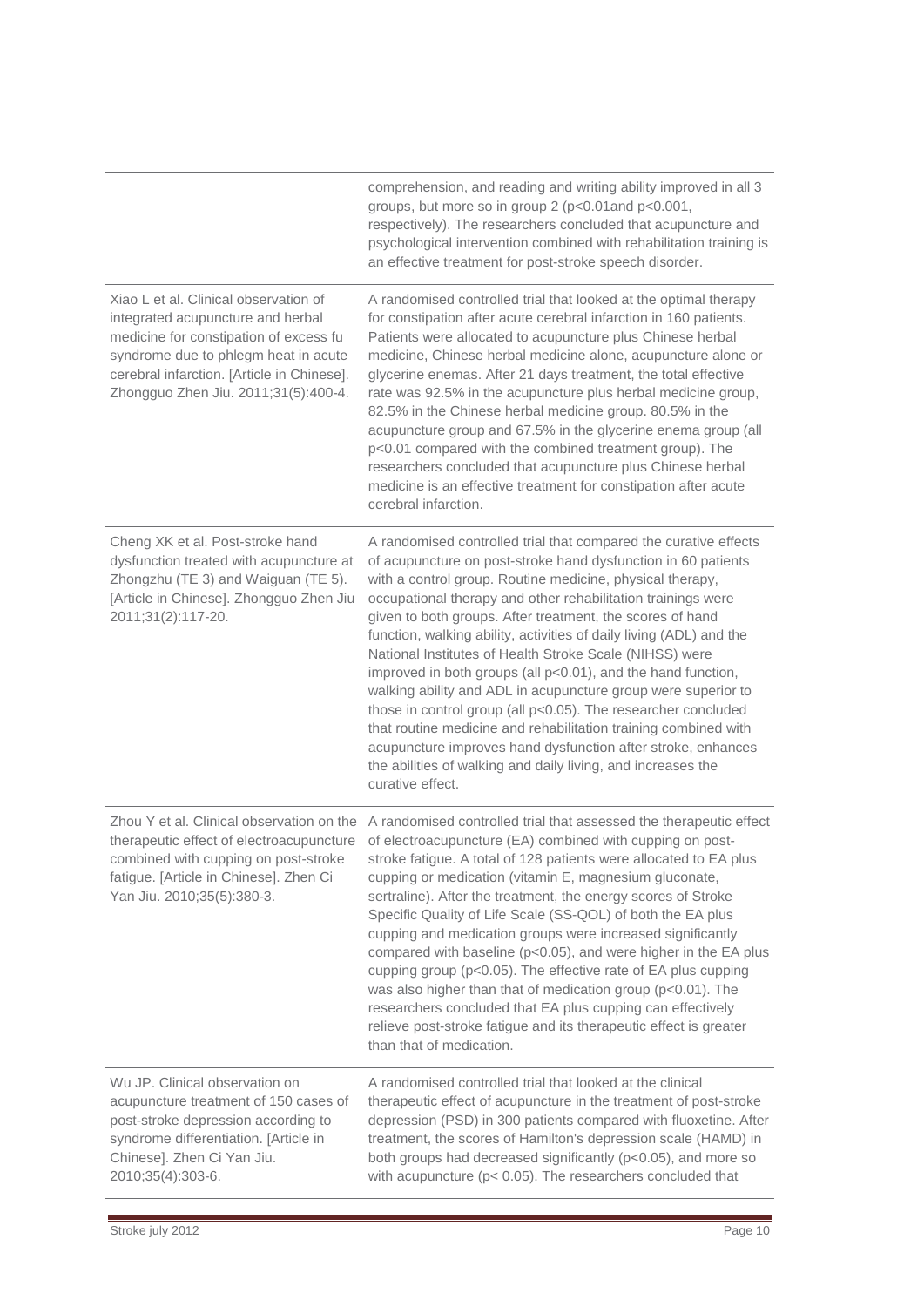acupuncture is effective in improving post-stroke depression.

| Cheng YH et al. Clinical observation on<br>therapeutic effect of three-step<br>acupuncture for the secondary<br>prevention of ischemic cerebral<br>apoplexy]. [Article in Chinese].<br>Zhongguo Zhen Jiu. 2010;30(4):270-4.                            | A randomised controlled trial that looked at the therapeutic effect<br>and safety of acupuncture and also its preventive value against<br>ischaemic cerebral apoplexy in 120 patients. After 6 months of<br>follow-up, the recurrence rate was 10.2% in the acupuncture<br>plus aspirin group and 16.7% in control group, which was not a<br>significant difference (p > 0.05). However, with combined<br>treatment neurologic impairment and activity of daily living<br>improved more than with aspirin alone (p<0.01, p<0.001). The<br>researchers concluded that acupuncture has a therapeutic effect<br>in terms of treatment and in the secondary prevention of<br>ischaemic cerebral apoplexy. |
|--------------------------------------------------------------------------------------------------------------------------------------------------------------------------------------------------------------------------------------------------------|-------------------------------------------------------------------------------------------------------------------------------------------------------------------------------------------------------------------------------------------------------------------------------------------------------------------------------------------------------------------------------------------------------------------------------------------------------------------------------------------------------------------------------------------------------------------------------------------------------------------------------------------------------------------------------------------------------|
| <b>Physiology and animal studies</b>                                                                                                                                                                                                                   |                                                                                                                                                                                                                                                                                                                                                                                                                                                                                                                                                                                                                                                                                                       |
| Wang Q et al. Electroacupuncture<br>pretreatment attenuates cerebral<br>ischemic injury through $1\pm7$ nicotinic<br>acetylcholine receptor-mediated<br>inhibition of high-mobility group box 1<br>release in rats. J Neuroinflammation.<br>2012;9:24. | An animal study in rats that found pretreatment with<br>electroacupuncture strongly protects the brain against transient<br>cerebral ischaemic injury, and inhibits high mobility group box 1<br>(HMGB1) release through α7 nicotinic acetylcholine receptors<br>activation. These findings suggest a novel potential for stroke<br>interventions by harnessing the anti-inflammatory effects of<br>α7nAChR activation using acupuncture or pharmacological<br>strategies.                                                                                                                                                                                                                            |
| Zhou F et al. Electroacupuncture<br>increased cerebral blood flow and<br>reduced ischemic brain injury:<br>dependence on stimulation intensity and<br>frequency. J Appl Physiol.<br>2011;111(6):1877-87.                                               | An animal study in rats that found electroacupuncture (EA)<br>effectively protects the brain from ischaemic injury by increasing<br>cerebral blood flow.                                                                                                                                                                                                                                                                                                                                                                                                                                                                                                                                              |
| Zhang F et al. Electro-acupuncture can<br>alleviate the cerebral oedema of rat<br>after ischemia. Brain Inj.<br>2011;25(9):895-900.                                                                                                                    | An animal study in rats that found electroacupuncture (EA) could<br>alleviate cerebral oedema after cerebral ischaemia.                                                                                                                                                                                                                                                                                                                                                                                                                                                                                                                                                                               |
| Zhang S et al. Acupuncture to point<br>Baihui prevents ischemia-induced<br>functional impairment of cortical<br>GABAergic neurons. J Neurol Sci.<br>2011;307(1-2):139-43.                                                                              | An animal study in mice that found acupuncture improves<br>outcome after ischaemic stroke via preventing the impairment of<br>cortical GABAergic neurons.                                                                                                                                                                                                                                                                                                                                                                                                                                                                                                                                             |
| Pan S et al. Proteomic analysis of<br>serum proteins in acute ischemic stroke<br>patients treated with acupuncture. Exp<br>Biol Med (Maywood). 2011;236(3):325-<br>33.                                                                                 | A study in patients post-stroke that found muscle strength in the<br>limbs was increased after electroacupuncture (EA). The<br>treatment appeared to have its effect by regulating differential<br>expression of multiple serum proteins involved in stroke, and<br>also by enhancing of muscle strength recovery.                                                                                                                                                                                                                                                                                                                                                                                    |
| Zhao L et al. Effects of acupuncture on<br>glycometabolic enzymes in multi-infarct<br>dementia rats. Neurochem Res.<br>2011;36(5):693-700.                                                                                                             | An animal study that investigated the effects of acupuncture on<br>behaviour of multi-infarct dementia rats and glycometabolic<br>enzymes protein expression and activities in their brains. Results<br>showed that acupuncture improved the cognitive disorder, and<br>increased the activities of hexokinase, pyruvate kinase, and<br>glucose-6-phosphate dehydrogenase. These actions could                                                                                                                                                                                                                                                                                                        |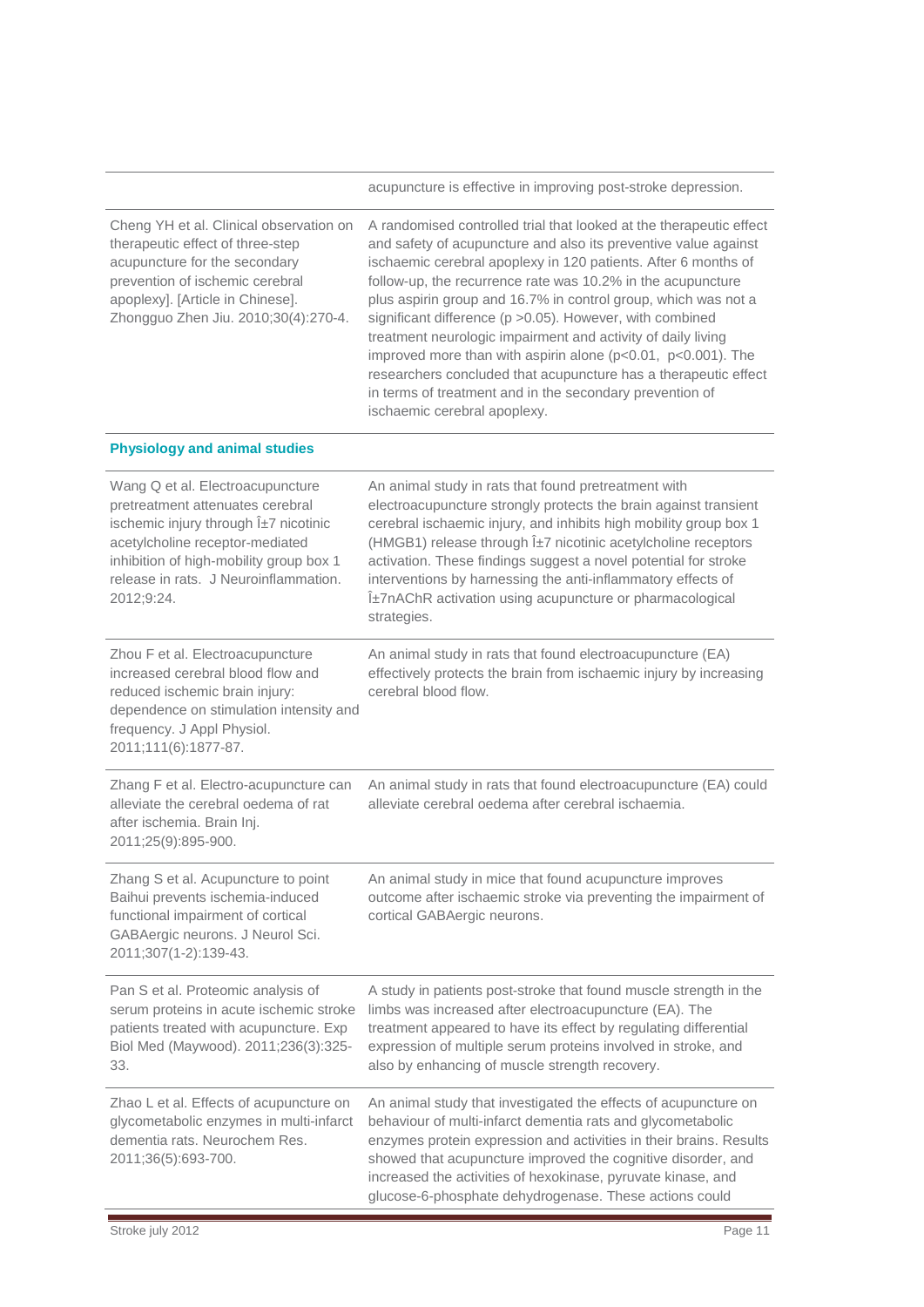|                                                                                                                                                                                                                                | influence the energy metabolic system, so overcoming the<br>dysfunctional cognition of multi-infarct dementia.                                                                                                                                                                                                                                                                                                                                                                                                                                                                                                                                                                                                                                                                                                                                                        |
|--------------------------------------------------------------------------------------------------------------------------------------------------------------------------------------------------------------------------------|-----------------------------------------------------------------------------------------------------------------------------------------------------------------------------------------------------------------------------------------------------------------------------------------------------------------------------------------------------------------------------------------------------------------------------------------------------------------------------------------------------------------------------------------------------------------------------------------------------------------------------------------------------------------------------------------------------------------------------------------------------------------------------------------------------------------------------------------------------------------------|
| Du Y et al. Angiogenesis and improved<br>cerebral blood flow in the ischemic<br>boundary area were detected after<br>electroacupuncture treatment to rats<br>with ischemic stroke. Neurol Res.<br>2011;33(1):101-7.            | An animal study with rats that found the effect of<br>electroacupuncture might be closely associated with promoting<br>angiogenesis in the cerebral ischaemic condition.                                                                                                                                                                                                                                                                                                                                                                                                                                                                                                                                                                                                                                                                                              |
| Lin H et al. The effects of electro-<br>acupuncturing DU26 (renzhong) on<br>motor cortical excitability and<br>neurofunction after focal cerebral<br>ischemia injury in rats. Acupunct<br>Electrother Res. 2010;35(1-2):29-44. | An animal study in rats that found electroacupuncture can<br>improve motor cortical excitability, and facilitate motor function<br>recovery after focal cerebral inschaemia injury.                                                                                                                                                                                                                                                                                                                                                                                                                                                                                                                                                                                                                                                                                   |
| therapy on the expression of $Na(v)1.1$<br>and Na(v)1.6 in rat after acute cerebral<br>ischemia. Neurol Res.<br>2010;32(10):1110-6.                                                                                            | Ren L et al. Effect of electroacupuncture An animal study using a rat model that found electroacupuncture<br>could regulated the expression of Na(v)1.1 and Na(v)1.6, which<br>both play a role in injury due to cerebral ischaemia. This could<br>result in a reduction in the infarction volume and decrease<br>cerebral ischaemic damage.                                                                                                                                                                                                                                                                                                                                                                                                                                                                                                                          |
| Chen F et al. Effects of<br>electroacupuncture on cerebral Bcl-2<br>and caspase-3 expression after cerebral<br>ischemia reperfusion in rats. [Article in<br>Chinese]. Zhen Ci Yan Jiu.<br>2009;34(6):363-7.                    | A study that investigated the underlying mechanism of<br>electroacupuncture (EA) in anti-apoptosis effects in rats with<br>cerebral ischemia-reperfusion injury rats. It found that EA may<br>up-regulate bcl-2 expression, so down-regulating caspase-3<br>expression, and that it can significantly improve erythrocyte<br>deformability and reduce blood viscosity and erythrocyte<br>aggregation.                                                                                                                                                                                                                                                                                                                                                                                                                                                                 |
| Kang KA et al. Acupuncture attenuates<br>neuronal cell death in middle cerebral<br>artery occlusion model of focal<br>ischemia. Neurol Res. 2010;32 Suppl<br>$1:84 - 7$ .                                                      | An animal study that found acupuncture had neuroprotective<br>effects against focal ischaemia in a rat model of middle cerebral<br>artery occlusion.                                                                                                                                                                                                                                                                                                                                                                                                                                                                                                                                                                                                                                                                                                                  |
| Lee GJ et al. Acupuncture attenuates<br>extracellular glutamate level in global<br>ischemia model of rat. Neurol Res.<br>2010;32 Suppl 1:79-83.                                                                                | An animal study using a model of ischaemic stroke fount that the<br>effect of acupuncture might be closely associated with<br>modulation of the brain glutamate release.                                                                                                                                                                                                                                                                                                                                                                                                                                                                                                                                                                                                                                                                                              |
| Hui KK et al. Acupuncture, the limbic<br>system, and the anticorrelated networks<br>of the brain. Auton Neurosci 2010; 157:<br>81-90.                                                                                          | Studies have shown that acupuncture stimulation, when<br>associated with sensations comprising deqi, evokes deactivation<br>of a limbic-paralimbic-neocortical network, as well as activation<br>of somatosensory brain regions. These networks closely match<br>the default mode network and the anti-correlated task-positive<br>network. The effect of acupuncture on the brain is integrated at<br>multiple levels, down to the brainstem and cerebellum and<br>appears to go beyond either simple placebo or somatosensory<br>needling effects. Needling needs to be done carefully, as very<br>strong or painful sensations can attenuate or even reverse the<br>desired effects. Their results suggest that acupuncture mobilises<br>the functionally anti-correlated networks of the brain to mediate<br>its actions, and that the effect is dependent on the |